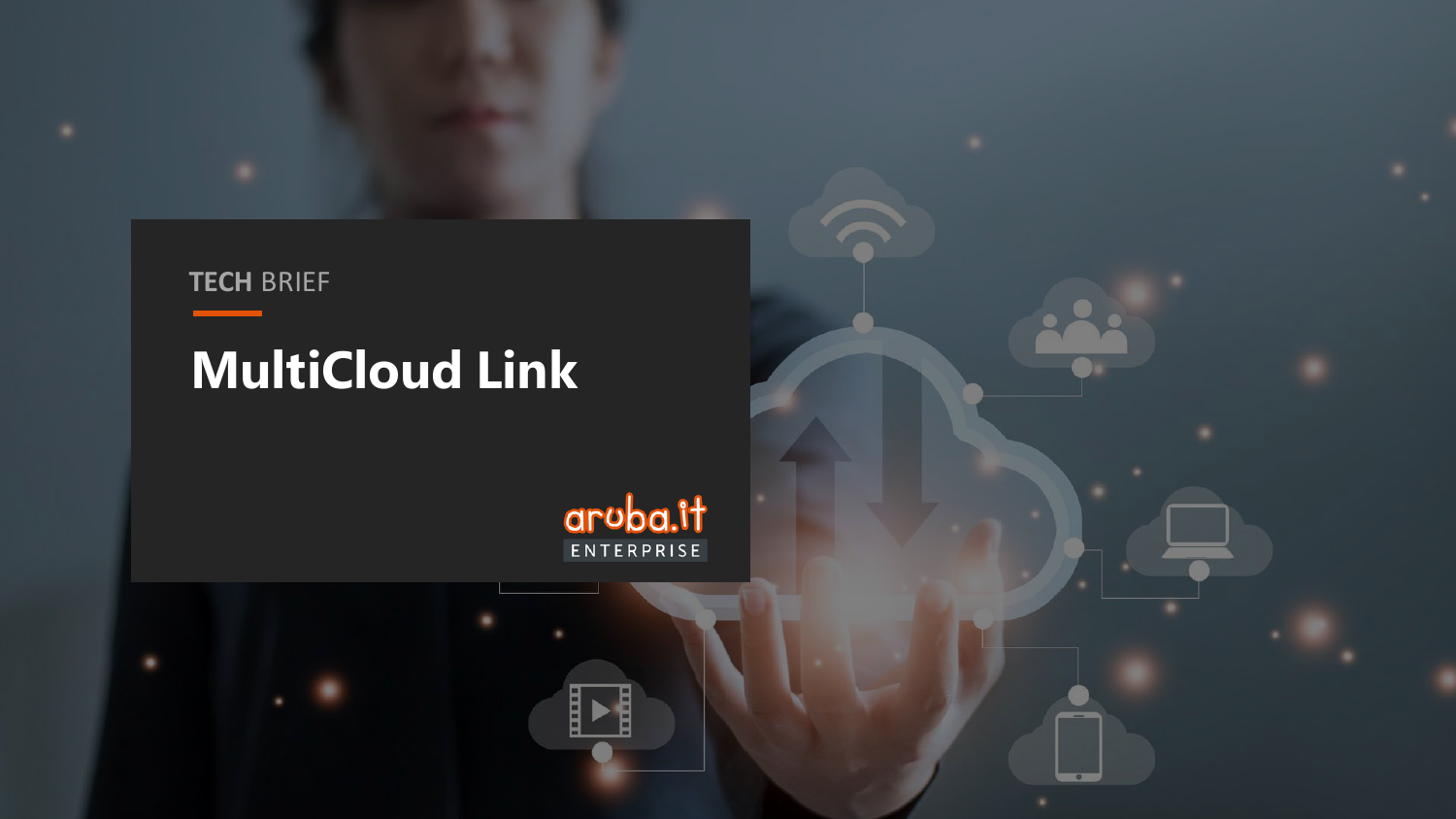# MultiCloud Link

The private connectivity solution for all public cloud platforms.

MultiCloud Link gives you the option of having one or more connections from an infrastructurewith Aruba Enterprise **Colocation**, **Private Cloud** or **DedicatedCloud** to additional environments distributed on **public cloud platforms**:

- Amazon Web Services
- Microsoft Azure
- Google Cloud
- Oracle Cloud
- IBM Cloud

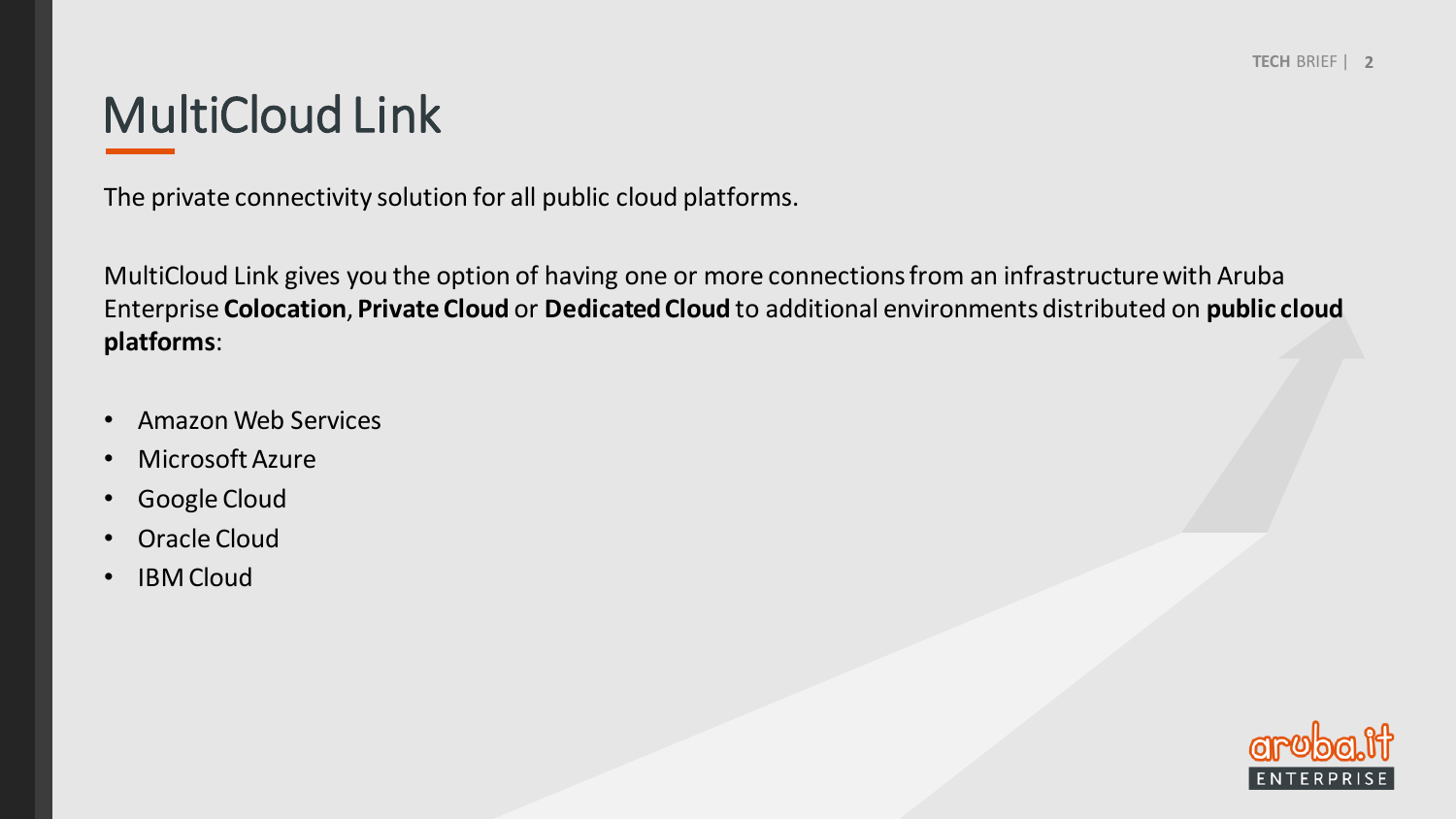# MultiCloud Link: the service model

MultiCloud Link is available in various **bandwidths up to 1Gbps**, with the option of creating a **dedicated 10Gbps connection**.

**Commitment**  12 months / 24 months / 36 months.

**Managed Services** Ability to use the service managed by Aruba.

**SLA**

Up to 99.99%/year for a redundant infrastructure (double link).

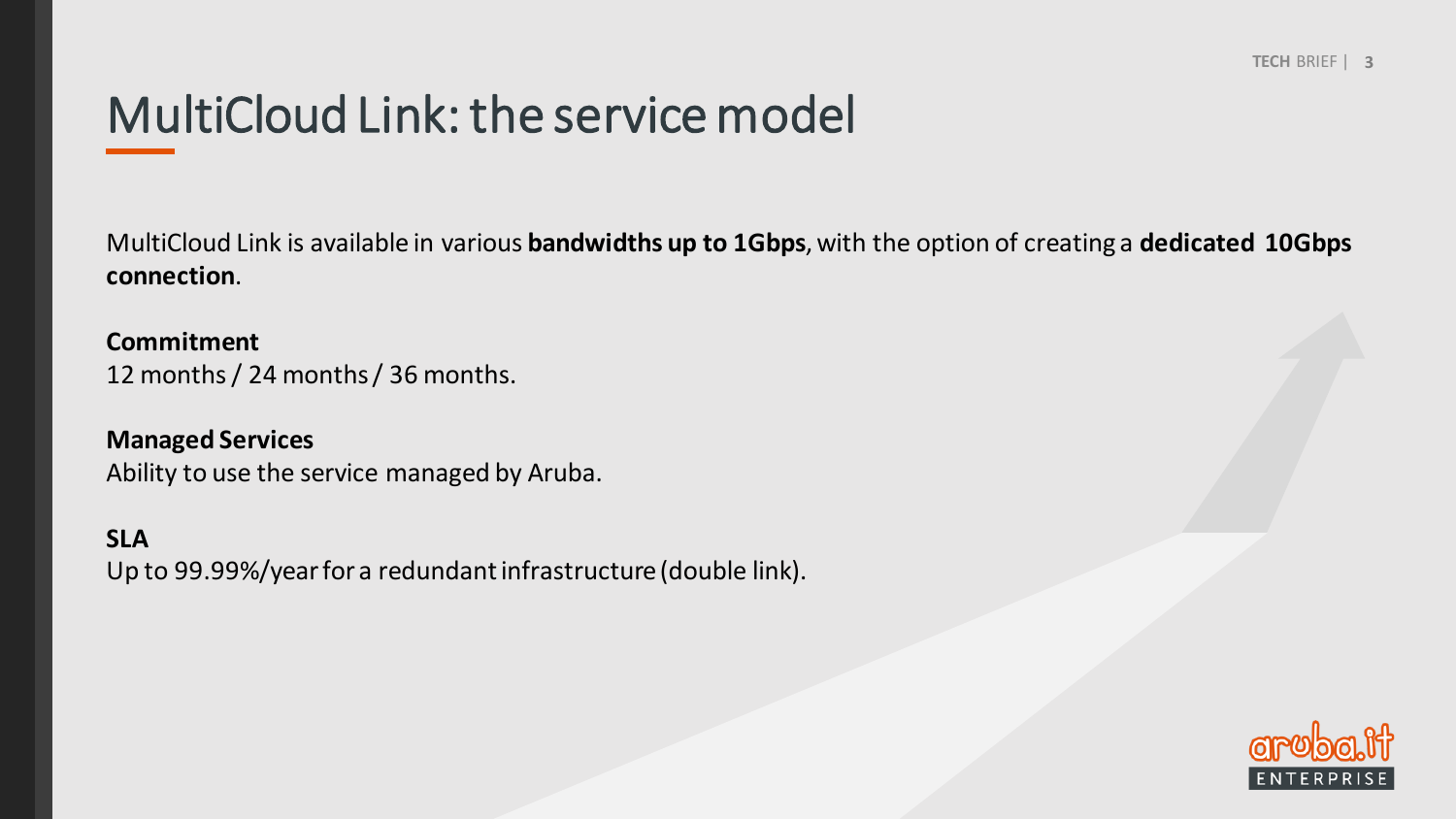# MultiCloud Link: configuration



### **END-TO-END ARCHITECTURE**

A physical device (router/firewall) atthe data center is interconnected with the cloud service provider's virtual router in a BGP session.

### **BGP SESSION**

The routes of the networks that need to be visible are exchanged thanks to the BGP session.

### **REDUNDANCY**

When there is a double circuit, the BGP will route/balance the traffic, as well as determining the failure of a route.

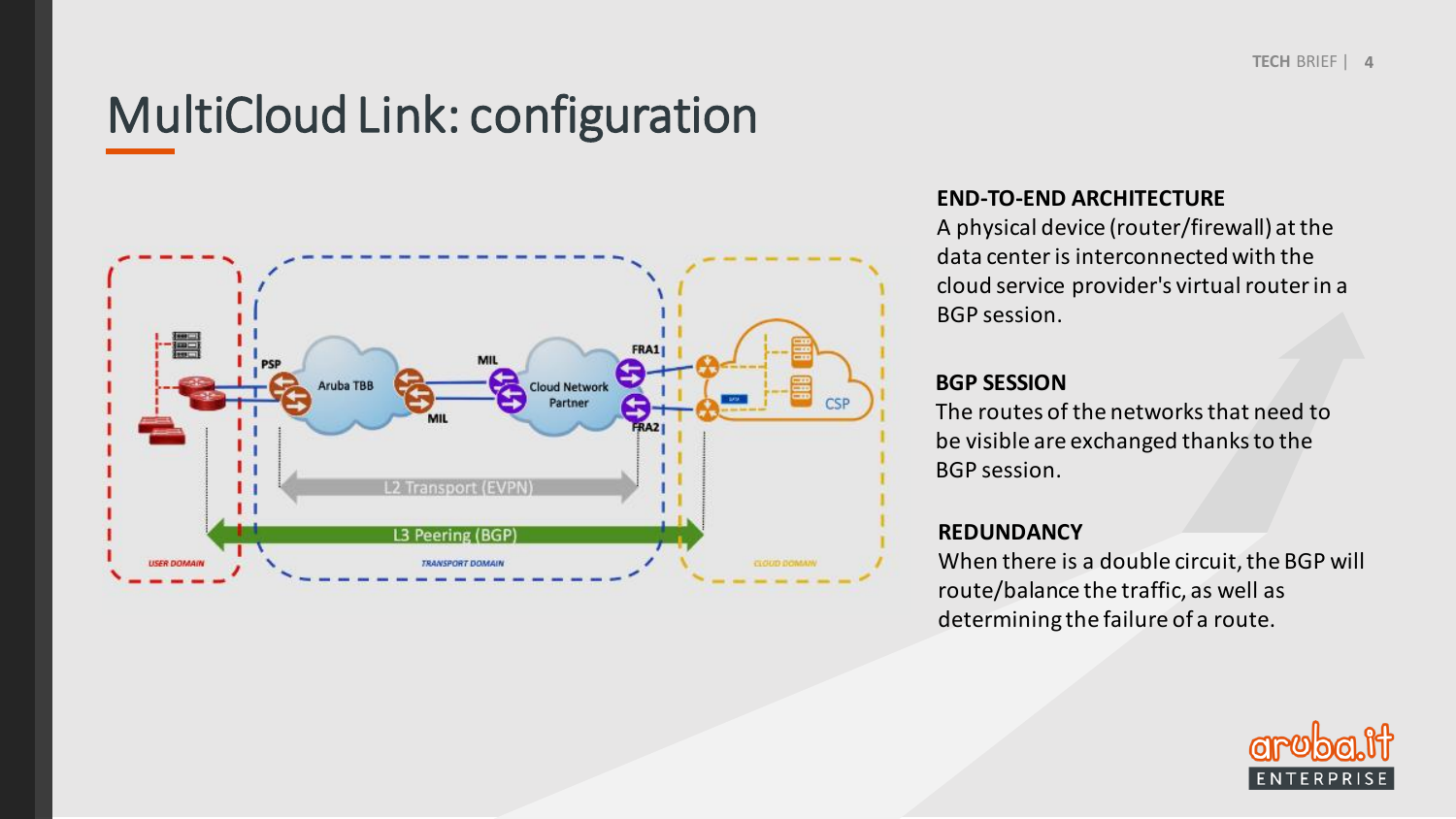# MultiCloud Link: use cases



.

### **Colocationinterconnection**

The colocation infrastructures hosted at Aruba Data Centers can communicate with hyperscalers.



## **VM management** Management of virtual machines, distributed on various public cloud environments.



# **Workload management**

Infrastructures that rely on Aruba's cloud can distribute workloads acrossmultiple environments.

## **DRaaS and Backup**

Ability to replicate data distributedon public cloud infrastructures for the purposes of data sovereignty.



# **Cloud application** Integration of the applications

distributed on different public clouds.



## **Hyperscaler peering** Activate peering interconnections with hyperscalers securely.

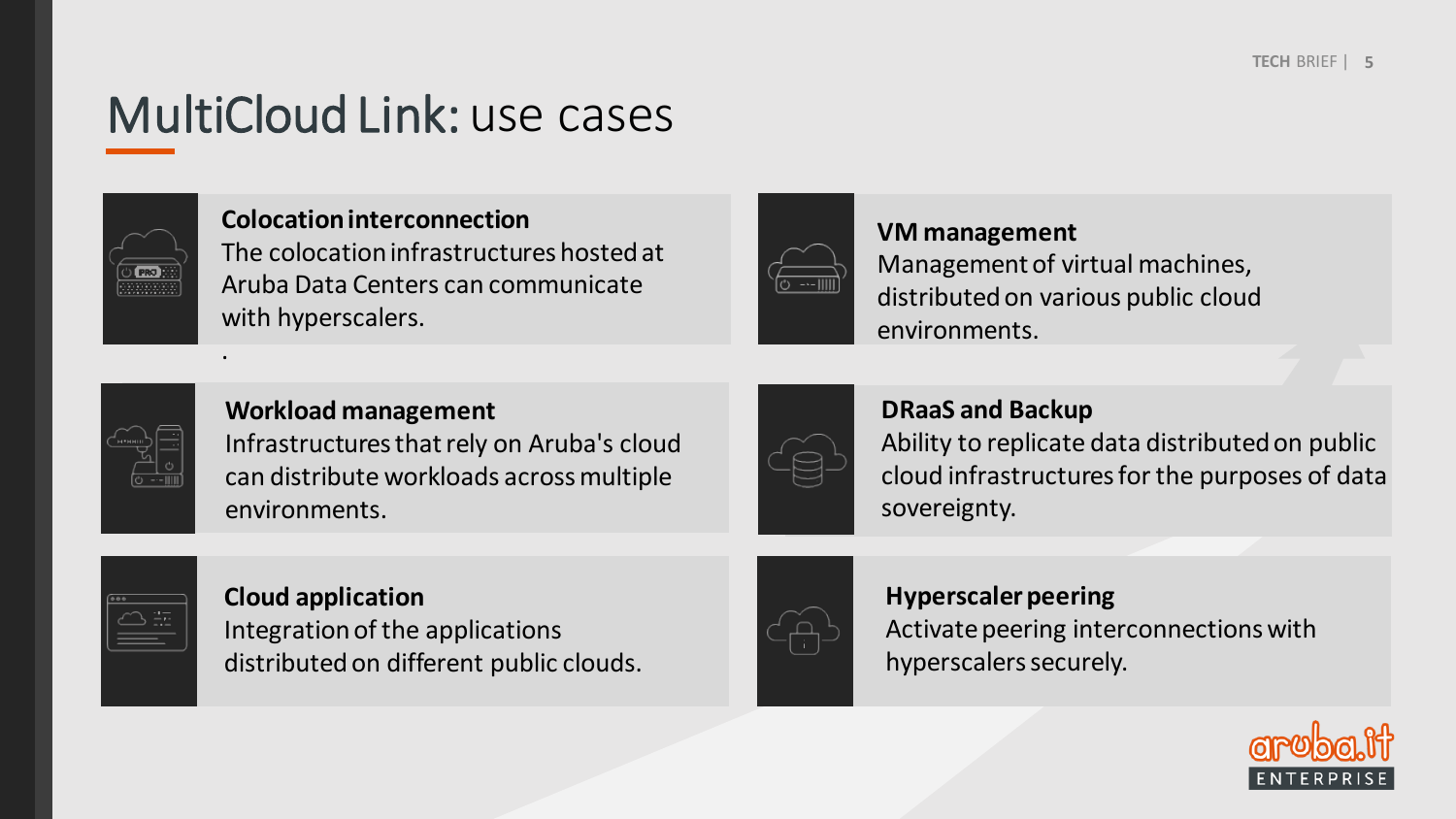# MultiCloud Link: benefits



## **MultiCloudand security**

Direct, private connection to public clouds, without passing through the Internet.



**Speed** Bandwidthup to 10Gbit.



### **Performance**

Guaranteedlatencyfor mission critical applications.



## **Cost effective** Competitive price.